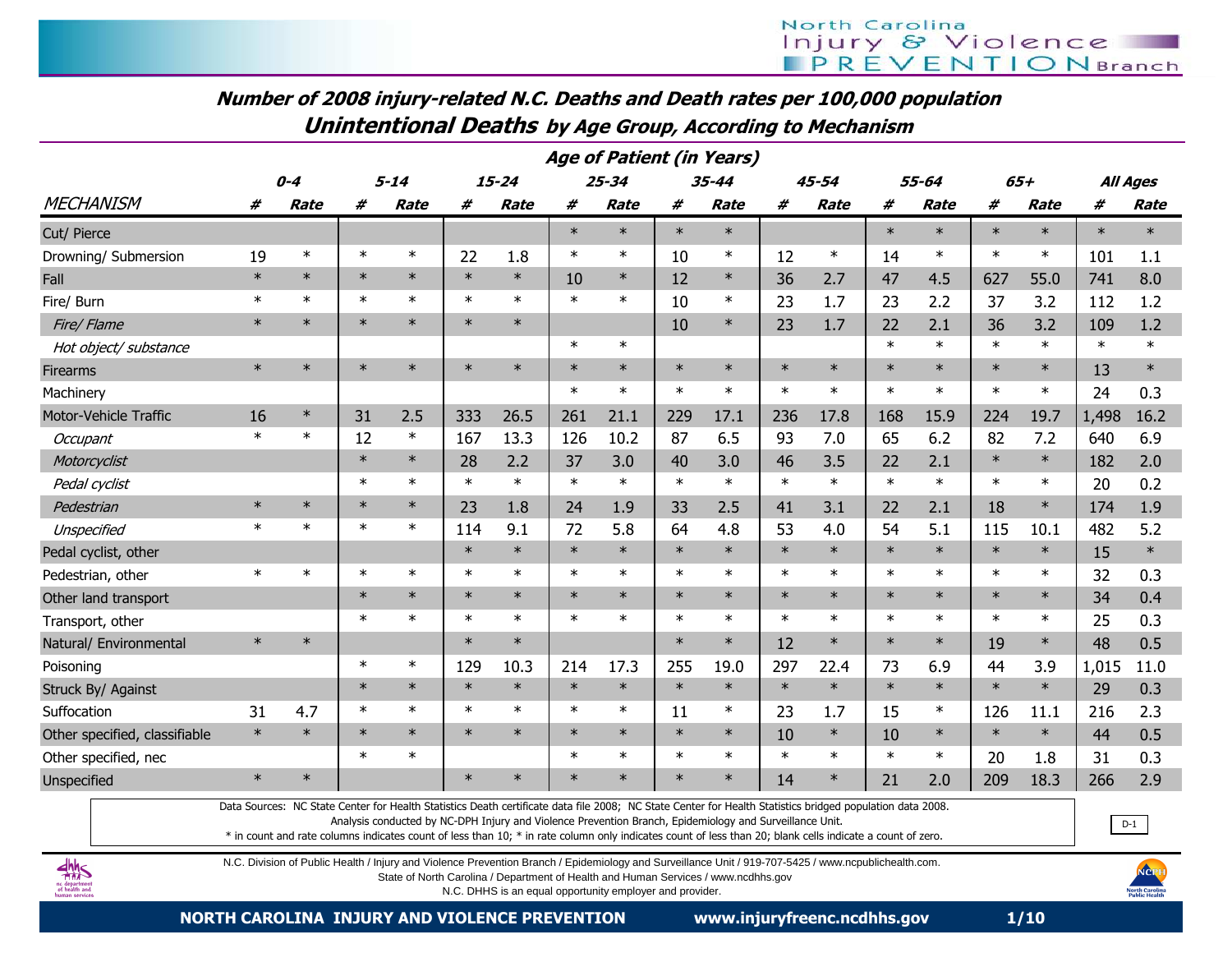# Number of 2008 injury-related N.C. Deaths and Death rates per 100,000 populationSelf-Inflicted Deaths by Age Group, According to Mechanism

|                               |         |      | Aye of Fatient (III Teals) |          |        |           |        |           |        |           |        |        |        |        |        |        |        |          |
|-------------------------------|---------|------|----------------------------|----------|--------|-----------|--------|-----------|--------|-----------|--------|--------|--------|--------|--------|--------|--------|----------|
|                               | $0 - 4$ |      |                            | $5 - 14$ |        | $15 - 24$ |        | $25 - 34$ |        | $35 - 44$ |        | 45-54  |        | 55-64  |        | 65+    |        | All Ages |
| <b>MECHANISM</b>              | #       | Rate | #                          | Rate     | #      | Rate      | #      | Rate      | #      | Rate      | #      | Rate   | #      | Rate   | #      | Rate   | #      | Rate     |
| Cut/ Pierce                   |         |      |                            |          |        |           | $\ast$ | $\ast$    | $\ast$ | $\ast$    | $\ast$ | $\ast$ | $\ast$ | $\ast$ | $\ast$ | $\ast$ | 12     | $\ast$   |
| Drowning/ Submersion          |         |      |                            |          | $\ast$ | $\ast$    | $\ast$ | $\ast$    | $\ast$ | $\ast$    | $\ast$ | $\ast$ | $\ast$ | $\ast$ | $\ast$ | $\ast$ | 14     | $\ast$   |
| Fall                          |         |      |                            |          | $\ast$ | $\ast$    | $\ast$ | $\ast$    | $\ast$ | $\ast$    | $\ast$ | $\ast$ | $\ast$ | $\ast$ |        |        | $\ast$ | $\ast$   |
| Fire/ Burn                    |         |      |                            |          |        |           |        |           | $\ast$ | $\ast$    | $\ast$ | $\ast$ | $\ast$ | $\ast$ | $\ast$ | $\ast$ | $\ast$ | $\ast$   |
| Fire/Flame                    |         |      |                            |          |        |           |        |           | $\ast$ | $\ast$    | $\ast$ | $\ast$ | $\ast$ | $\ast$ | $\ast$ | $\ast$ | $\ast$ | $\ast$   |
| Firearms                      |         |      | $\ast$                     | $\ast$   | 78     | 6.2       | 89     | 7.2       | 118    | 8.8       | 129    | 9.7    | 113    | 10.7   | 139    | 12.2   | 668    | 7.2      |
| Other land transport          |         |      |                            |          |        |           |        |           |        |           |        |        |        |        | $\ast$ | $\ast$ | $\ast$ | $\ast$   |
| Poisoning                     |         |      |                            |          | 12     | $\ast$    | 31     | 2.5       | 49     | 3.7       | 68     | 5.1    | 36     | 3.4    | 15     | $\ast$ | 211    | 2.3      |
| Suffocation                   |         |      | $\ast$                     | $\ast$   | 41     | 3.3       | 52     | 4.2       | 54     | 4.0       | 42     | 3.2    | 13     | $\ast$ | 15     | $\ast$ | 220    | 2.4      |
| Other specified, classifiable |         |      |                            |          | $\ast$ | $\ast$    | $\ast$ | $\ast$    |        |           | $\ast$ | $\ast$ |        |        |        |        | $\ast$ | $\ast$   |
| Other specified, nec          |         |      |                            |          | $\ast$ | $\ast$    | $\ast$ | $\ast$    | $\ast$ | $\ast$    | $\ast$ | $\ast$ | $\ast$ | $\ast$ |        |        | 12     | $\ast$   |
| Unspecified                   |         |      |                            |          |        |           | $\ast$ | $\ast$    |        |           | $\ast$ | $\ast$ |        |        |        |        | $\ast$ | $\ast$   |

#### Age of Patient (in Years)

Data Sources: NC State Center for Health Statistics Death certificate data file 2008 NC State Center for Health Statistics bridged population data 2008.Analysis conducted by NC-DPH Injury and Violence Prevention Branch, Epidemiology and Surveillance Unit.

\* in count and rate columns indicates count of less than 10; \* in rate column only indicates count of less than 20; blank cells indicate a count of zero.



N.C. Division of Public Health / Injury and Violence Prevention Branch / Epidemiology and Surveillance Unit / 919-707-5425 / www.ncpublichealth.com. State of North Carolina / Department of Health and Human Services / www.ncdhhs.gov

N.C. DHHS is an equal opportunity employer and provider.

NCPH<br>rth Carolina<br>blic Health

D-2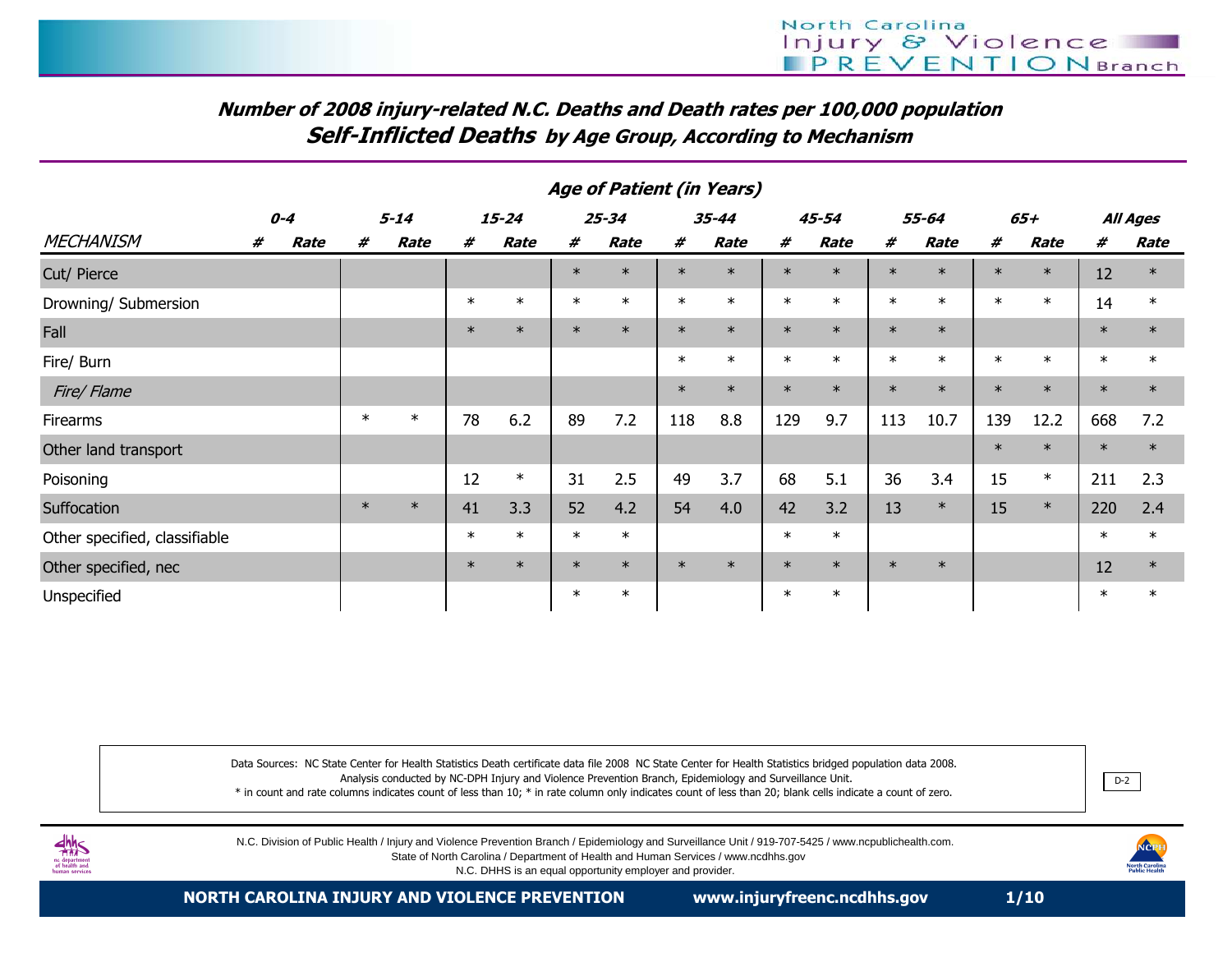# Number of 2008 injury-related N.C. Deaths and Death rates per 100,000 populationAssault Deaths by Age Group, According to Mechanism

|                               | Age of Patient (in Years) |        |          |        |        |           |        |           |        |           |        |             |        |        |        |        |        |          |
|-------------------------------|---------------------------|--------|----------|--------|--------|-----------|--------|-----------|--------|-----------|--------|-------------|--------|--------|--------|--------|--------|----------|
|                               | $0 - 4$                   |        | $5 - 14$ |        |        | $15 - 24$ |        | $25 - 34$ |        | $35 - 44$ |        | $45 - 54$   | 55-64  |        |        | 65+    |        | All Ages |
| <b>MECHANISM</b>              | #                         | Rate   | #        | Rate   | #      | Rate      | #      | Rate      | #      | Rate      | #      | <b>Rate</b> | #      | Rate   | #      | Rate   | #      | Rate     |
| Cut/ Pierce                   |                           |        |          |        | 18     | $\ast$    | 19     | $\ast$    | 13     | $\ast$    | 16     | $\ast$      | $\ast$ | $\ast$ | $\ast$ | $\ast$ | 75     | 0.8      |
| Fire/ Burn                    |                           |        |          |        |        |           |        |           |        |           | $\ast$ | $\ast$      |        |        |        |        | $\ast$ | $\ast$   |
| Fire/Flame                    |                           |        |          |        |        |           |        |           |        |           | $\ast$ | $\ast$      |        |        |        |        | $\ast$ | $\ast$   |
| <b>Firearms</b>               | $\ast$                    | $\ast$ | $\ast$   | $\ast$ | 143    | 11.4      | 140    | 11.3      | 75     | 5.6       | 55     | 4.1         | 24     | 2.3    | 19     | $\ast$ | 465    | 5.0      |
| Other land transport          |                           |        |          |        |        |           | $\ast$ | $\ast$    |        |           | $\ast$ | $\ast$      |        |        |        |        | $\ast$ | $\ast$   |
| Poisoning                     |                           |        | $\ast$   | $\ast$ |        |           | $\ast$ | $\ast$    |        |           |        |             |        |        |        |        | $\ast$ | $\ast$   |
| Suffocation                   |                           |        | $\ast$   | $\ast$ | $\ast$ | $\ast$    | $\ast$ | $\ast$    | $\ast$ | $\ast$    | $\ast$ | $\ast$      | $\ast$ | $\ast$ | $\ast$ | $\ast$ | 30     | 0.3      |
| Other specified, classifiable | 13                        | $\ast$ |          |        | $\ast$ | $\ast$    |        |           |        |           |        |             |        |        |        |        | 14     | $\ast$   |
| Other specified, nec          | $\ast$                    | $\ast$ | $\ast$   | $\ast$ | $\ast$ | $\ast$    | $\ast$ | $\ast$    | $\ast$ | $\ast$    | $\ast$ | $\ast$      | $\ast$ | $\ast$ | $\ast$ | $\ast$ | 17     | $\ast$   |
| Unspecified                   | $\ast$                    | $\ast$ | $\ast$   | $\ast$ | $\ast$ | $\ast$    | 13     | $\ast$    | $\ast$ | $\ast$    | 12     | $\ast$      | $\ast$ | $\ast$ | $\ast$ | $\ast$ | 58     | 0.6      |

Data Sources: NC State Center for Health Statistics Death certificate data file 2008; NC State Center for Health Statistics bridged population data 2008. Analysis conducted by NC-DPH Injury and Violence Prevention Branch, Epidemiology and Surveillance Unit. \* in count and rate columns indicates count of less than 10; \* in rate column only indicates count of less than 20; blank cells indicate a count of zero.. <u>D-3</u>

N.C. Division of Public Health / Injury and Violence Prevention Branch / Epidemiology and Surveillance Unit / 919-707-5425 / www.ncpublichealth.com.

 State of North Carolina / Department of Health and Human Services / www.ncdhhs.govN.C. DHHS is an equal opportunity employer and provider.

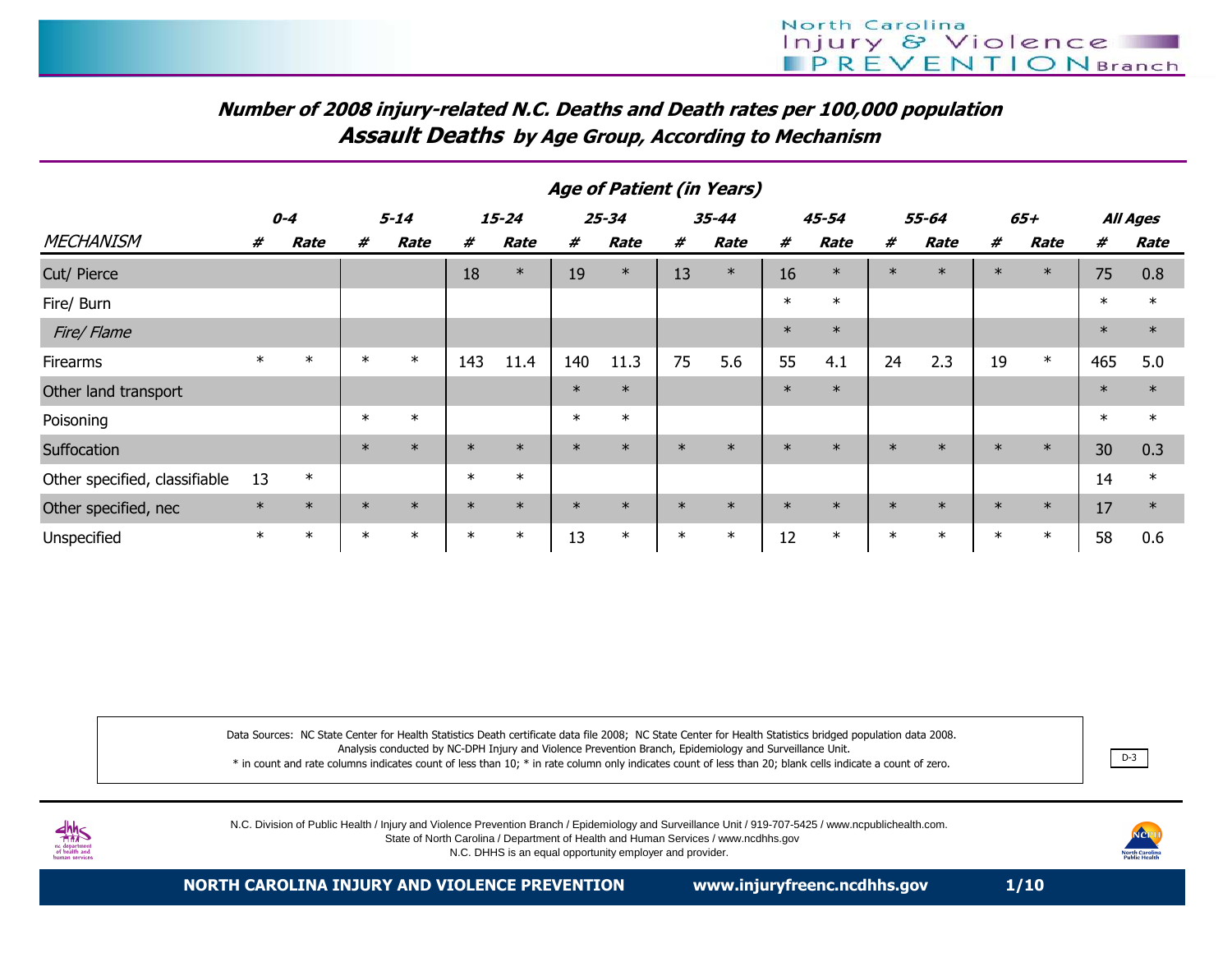# Number of 2008 injury-related N.C. Deaths and Death rates per 100,000 populationUndetermined Deaths by Age Group, According to Mechanism

|                      | Age of Patient (in Years) |        |          |        |        |           |        |             |        |           |        |             |        |             |        |             |        |             |
|----------------------|---------------------------|--------|----------|--------|--------|-----------|--------|-------------|--------|-----------|--------|-------------|--------|-------------|--------|-------------|--------|-------------|
|                      | $0 - 4$                   |        | $5 - 14$ |        |        | $15 - 24$ |        | $25 - 34$   |        | $35 - 44$ |        | 45-54       |        | 55-64       |        | 65+         |        | All Ages    |
| <b>MECHANISM</b>     | #                         | Rate   | #        | Rate   | #      | Rate      | #      | <b>Rate</b> | #      | Rate      | #      | <b>Rate</b> | #      | <b>Rate</b> | #      | <b>Rate</b> | #      | <b>Rate</b> |
| Cut/ Pierce          |                           |        |          |        |        |           |        |             | $\ast$ | $\ast$    |        |             |        |             |        |             | $\ast$ | $\ast$      |
| Drowning/ Submersion |                           |        |          |        |        |           |        |             |        |           |        |             | $\ast$ | $\ast$      | $\ast$ | $\ast$      | $\ast$ | $\ast$      |
| Fire/ Burn           |                           |        |          |        |        |           | $\ast$ | $\ast$      |        |           |        |             | $\ast$ | $\ast$      |        |             | $\ast$ | $\ast$      |
| Fire/ Flame          |                           |        |          |        |        |           | $\ast$ | $\ast$      |        |           |        |             | $\ast$ | $\ast$      |        |             | $\ast$ | $\ast$      |
| <b>Firearms</b>      |                           |        |          |        | $\ast$ | $\ast$    | $\ast$ | $\ast$      | $\ast$ | $\ast$    |        |             |        |             | $\ast$ | $\ast$      | $\ast$ | $\ast$      |
| Poisoning            | $\ast$                    | $\ast$ |          |        | $\ast$ | $\ast$    | $\ast$ | $\ast$      | 17     | $\ast$    | 14     | $\ast$      | $\ast$ | $\ast$      | $\ast$ | $\ast$      | 48     | 0.5         |
| Suffocation          |                           |        | $\ast$   | $\ast$ |        |           |        |             |        |           |        |             |        |             |        |             | $\ast$ | $\ast$      |
| Other specified, nec | $\ast$                    | $\ast$ |          |        |        |           |        |             |        |           |        |             |        |             |        |             | $\ast$ | $\ast$      |
| Unspecified          | $\ast$                    | $\ast$ |          |        |        |           | $\ast$ | $\ast$      |        |           | $\ast$ | $\ast$      | $\ast$ | $\ast$      | $\ast$ | $\ast$      | 10     | $\ast$      |

Data Sources: NC State Center for Health Statistics Death certificate data file 2008; NC State Center for Health Statistics bridged population data 2008.Analysis conducted by NC-DPH Injury and Violence Prevention Branch, Epidemiology and Surveillance Unit.

\* in count and rate columns indicates count of less than 10; \* in rate column only indicates count of less than 20; blank cells indicate a count of zero.



N.C. Division of Public Health / Injury and Violence Prevention Branch / Epidemiology and Surveillance Unit / 919-707-5425 / www.ncpublichealth.com.

State of North Carolina / Department of Health and Human Services / www.ncdhhs.gov

N.C. DHHS is an equal opportunity employer and provider.



D-4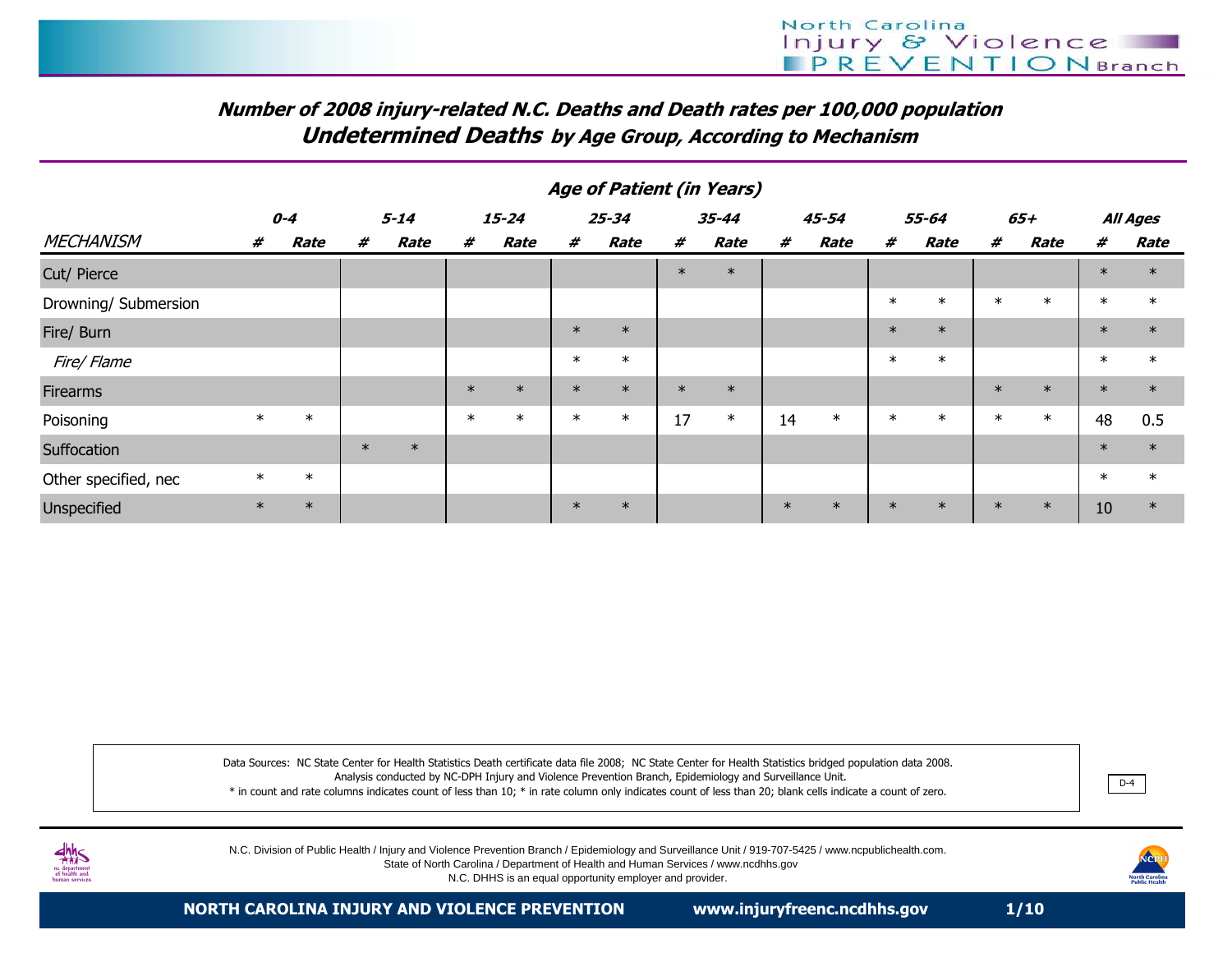### Number of 2008 injury-related N.C. Deaths and Death rates per 100,000 populationLegal Intervention Deaths by Age Group, According to Mechanism

|                               |         | Age of Patient (in Years) |      |      |       |      |           |        |           |        |        |        |        |        |   |      |        |          |
|-------------------------------|---------|---------------------------|------|------|-------|------|-----------|--------|-----------|--------|--------|--------|--------|--------|---|------|--------|----------|
|                               | $0 - 4$ |                           | 5-14 |      | 15-24 |      | $25 - 34$ |        | $35 - 44$ |        |        | 45-54  |        | 55-64  |   | 65+  |        | All Ages |
| <b>MECHANISM</b>              | #       | Rate                      | #    | Rate | #     | Rate | #         | Rate   | #         | Rate   | #      | Rate   | #      | Rate   | # | Rate | #      | Rate     |
| Firearm                       |         |                           |      |      |       |      | $\ast$    | $\ast$ |           |        | $\ast$ | $\ast$ | $\ast$ | $\ast$ |   |      | $\ast$ | $\ast$   |
| Other specified, classifiable |         |                           |      |      |       |      |           |        | $\ast$    | $\ast$ |        |        |        |        |   |      | $\ast$ | ∗        |
| Other specified, nec          |         |                           |      |      |       |      | $\ast$    | $\ast$ |           |        |        |        |        |        |   |      | $\ast$ | $\ast$   |

Data Sources: NC State Center for Health Statistics Death certificate data file 2008; NC State Center for Health Statistics bridged population data 2008. Analysis conducted by NC-DPH Injury and Violence Prevention Branch, Epidemiology and Surveillance Unit. \* in count and rate columns indicates count of less than 10; \* in rate column only indicates count of less than 20; blank cells indicate a count of zero.<u>Little</u> in the contract of the contract of the contract of the contract of the contract of the contract of the contract of the contract of the contract of the contract of the contract of the contract of the contract of th



N.C. Division of Public Health / Injury and Violence Prevention Branch / Epidemiology and Surveillance Unit / 919-707-5425 / www.ncpublichealth.com.State of North Carolina / Department of Health and Human Services / www.ncdhhs.gov

N.C. DHHS is an equal opportunity employer and provider.